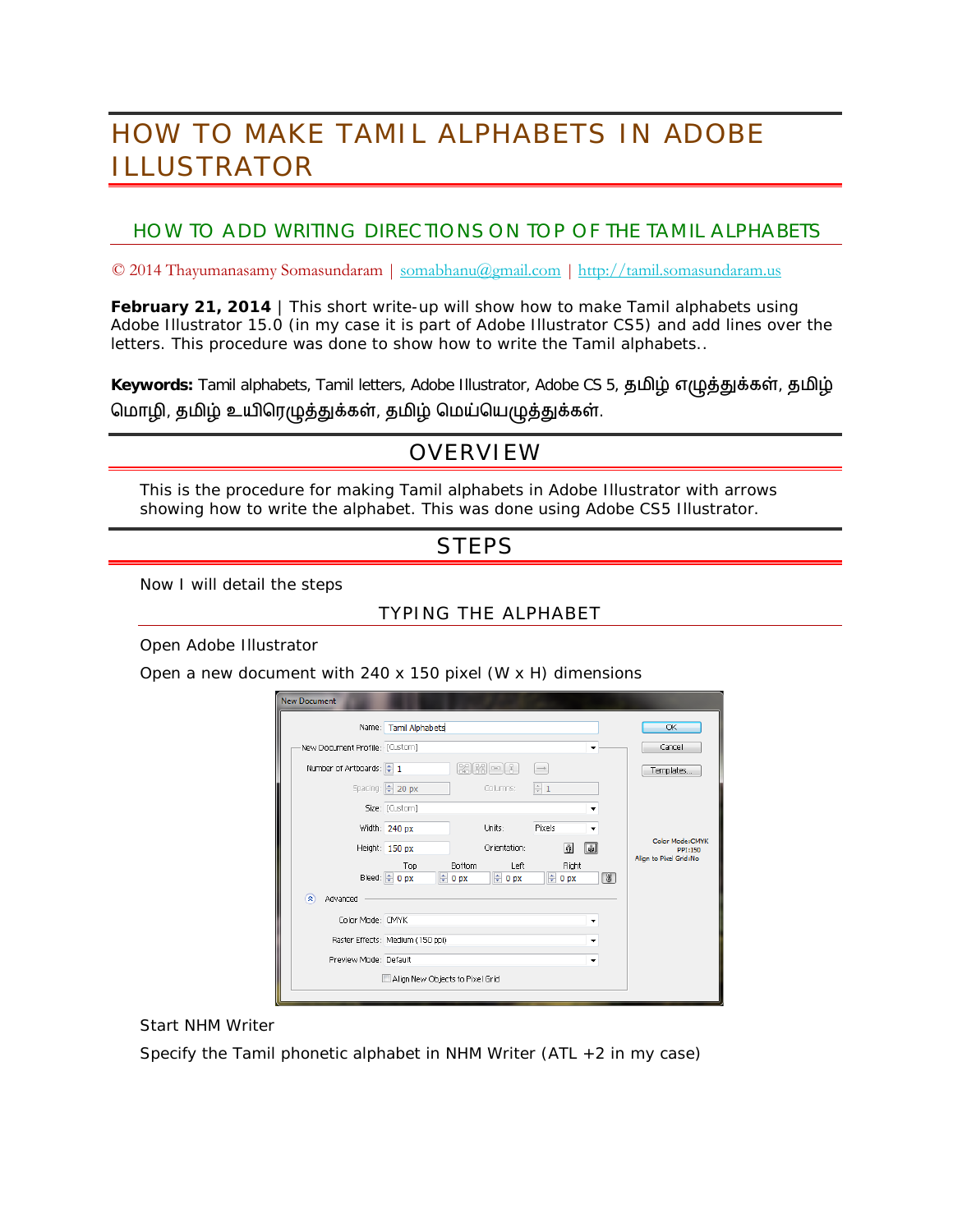

Open Adobe Illustrator (in my case it was Adobe Illustrator 15.0 from Adobe CS 5)

Select the 'Type Tool' in Adobe Illustrator

Ensure the font selected is 'Latha'

Specify the font size to be around '60 pt'

Type the Tamil alphabet with 'Stroke' set to 'none' and 'Fill' selected to the color black Arrange, align, and center the alphabets to the page



Save the document as 'alphabets.ai' or equivalent

ADDING THE LINE

Now switch to 'Pen' Tool Select 'Stroke' to yellow color and 'Fill' to none In 'Stroke' window specify weight to be '1 pt' Draw a line

Select 'Arrowhead' for the 'end point'